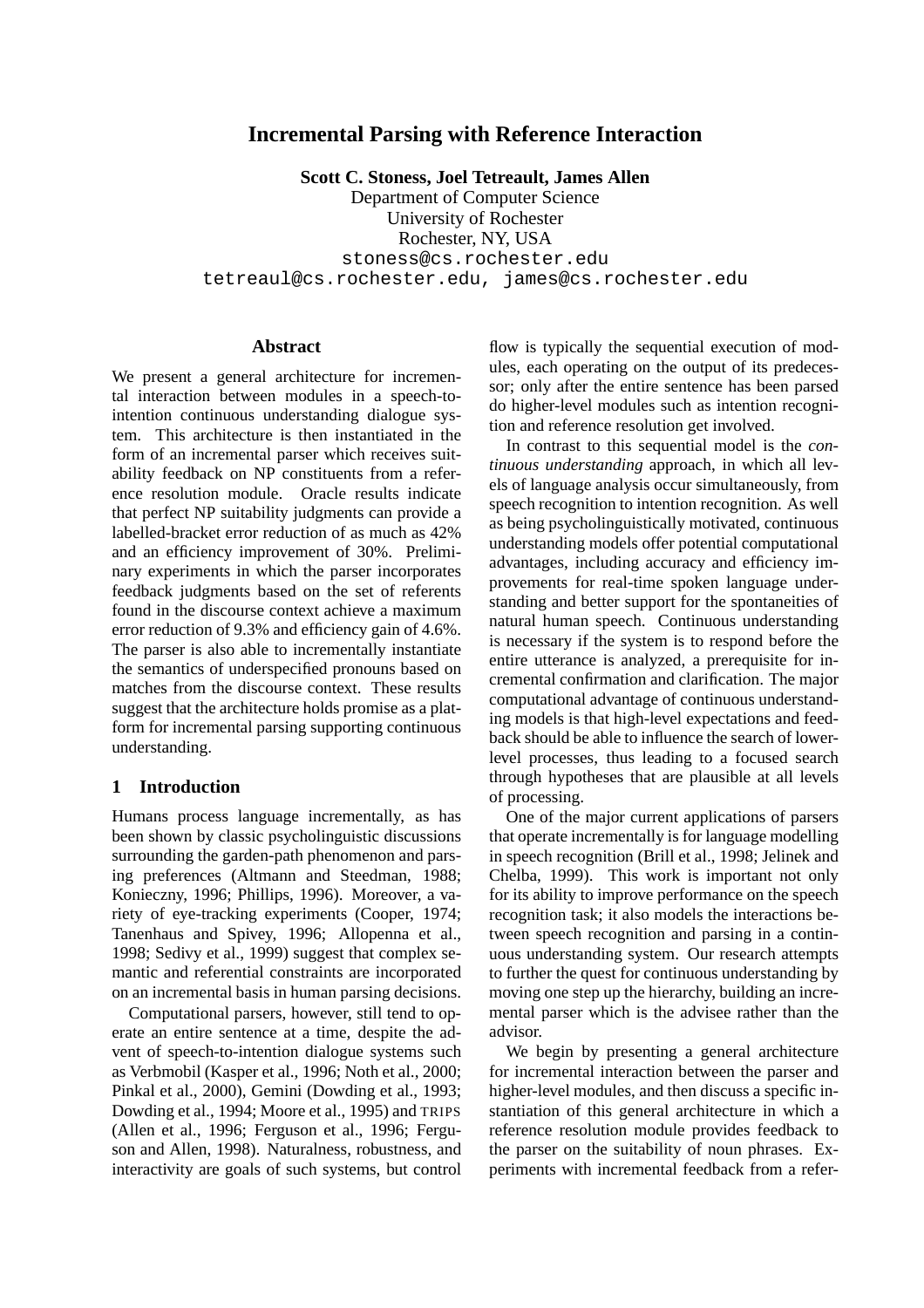

Figure 1: A General Architecture for Incremental Parsing

ence resolution module and an NP suitability oracle are reported, and the ability of the implementation to incrementally instantiate semantically underspecified pronouns is outlined. We believe this research provides an important start towards developing endto-end continuous understanding models.

### **2 An Incremental Parsing Architecture**

Many current parsers fall into the class of historybased grammars (Black et al., 1992). The independence assumptions of these models make the parsing problem both stochastically and computationally tractable, but represent a simplification and may therefore be a source of error. In a continuous understanding framework, higher-level modules may have additional information that suggests loci for improvement, recognizing either invalid independence assumptions or errors in the underlying probability model.

We have designed a general incremental parsing architecture (Figure 1) in which the Client, a dynamic programming parser, performs its calculations, the results of which are incrementally passed on via a Mediator to an Advisor with access to higher-level information. This higher-level Advisor sends feedback to the Mediator which has access to the Client's chart, and which then surreptitiously changes and/or adds to the chart in order to make the judgments conform more closely to those of the Advisor. The parser, whose chart has (unbeknownst to it) been changed, then simply calculates chart expansions for the next word, naïvely expanding the currently available (and possibly modified) hypotheses.

This architecture is general in that neither the Mediator nor the Advisor have been specified; either of these modules can be instantiated in any number of ways within the general framework. The typical dynamic programming component will function in very much the same way that it does in the vanilla algorithm, except that the chart in which partial results are recorded may be modified between time steps. The Client can be any system which uses dynamic programming to efficiently encode independence assumptions, so long as it provides the Mediator with the ability to modify chart probabilities and add chart entries; otherwise the original parser can remain untouched. By having the Mediator perform these modifications rather than the Advisor, we preserve modularity: in this architecture the Advisor need not be aware of the specific implementation of the Client, although depending on the type of advice provided, it may need access to the underlying grammar. The Mediator isolates the Advisor and Client from each other as well as determining how the feedback will be introduced into into the Client's chart.

Stoness (2004) identifies two broad categories of *subversion* - our term for the Mediator's surreptitious modification of the Client's chart - as outlined below:

- **Heuristic Subversion:** the Mediator uses the Advisor's feedback as heuristic information, affecting the search sequence but not the probabilities calculated for a given hypothesis; and
- **Chart Subversion:** the Mediator is free to modify the Client's chart as necessary, but does not directly affect the search sequence of the Client (except insofar as this is accomplished by the modifications to the chart).

The two types of subversion have very different properties. Heuristic subversion will affect the set of analyses which is output by the parser, but each of those analyses will have exactly the same probability score as under the original parser; the effects of the Advisor are essentially limited to determining which hypotheses remain within the beam, or the order in which hypotheses are expanded, depending on whether the underlying parser uses a beam search or an agenda. Chart subversion, on the other hand, will actually change the scores assigned analyses, resulting in a new probability distribution. Heuristic subversion is considerably less powerful, but more stable; the effects of chart subversion can be fairly chaotic, especially if care is not taken to avoid feedback loops. Stoness (2004) outlines conditions under which the effects of chart subversion are predictable, becoming broadly equivalent to an incremental version of a post-hoc re-ranking of the Client's output hypotheses.

Further details on the general architecture, including properties of various modes of feedback integration, a discussion of the relationship between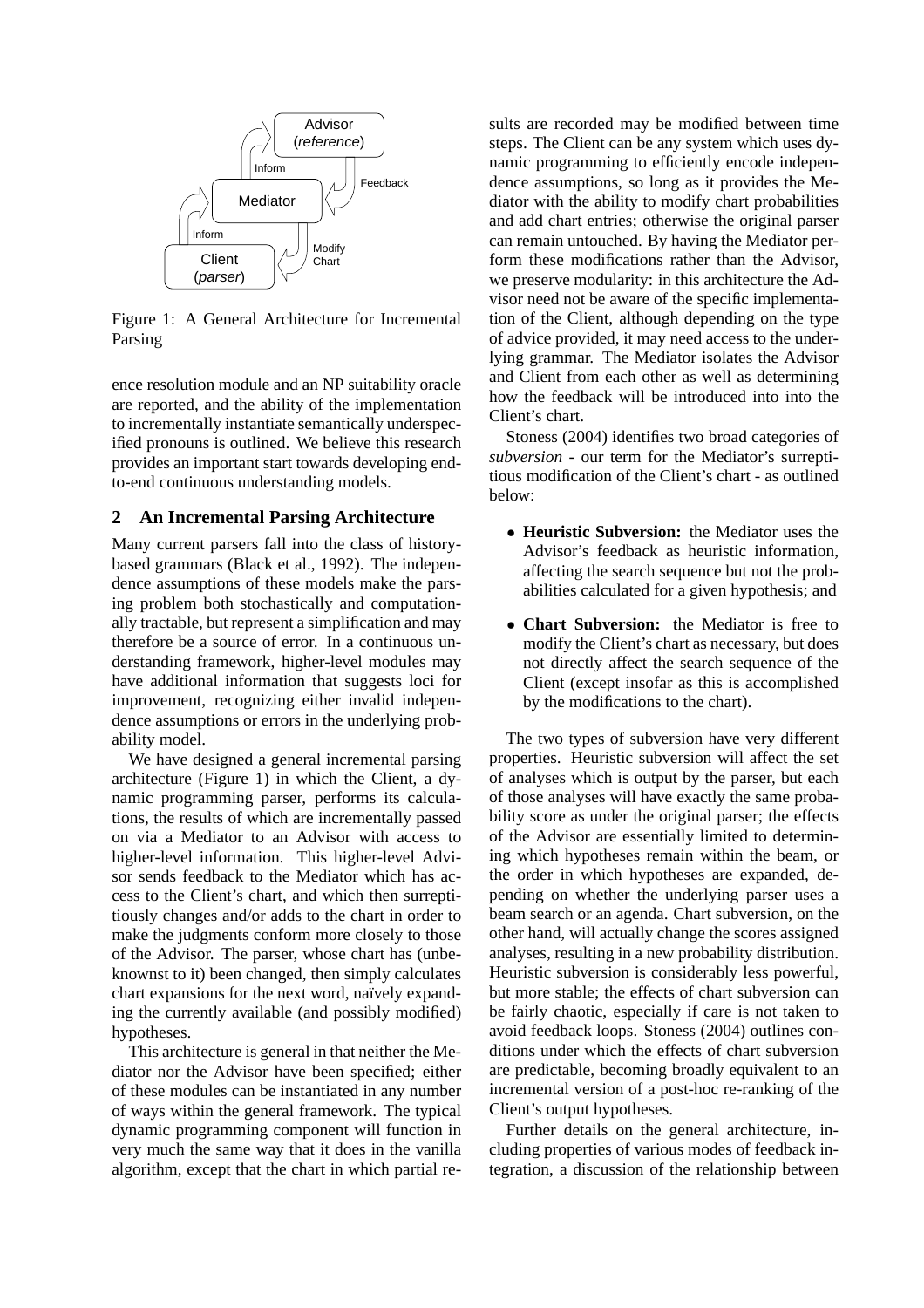incremental parsing and parse re-ranking, the possibilities of multiple Advisors working in combination, and provisions in the model for asynchronous feedback are available in a University of Rochester Technical Report (Stoness, 2004).

### **3 Instantiating the Architecture**

Working in the context of TRIPS, an existing taskoriented dialogue system, we have modified the existing parser and reference resolution modules so that they communicate incrementally with each other. This models the early incorporation of reference resolution information seen in humans (Chambers et al., 1999; Allopenna et al., 1998), and allows reference resolution information to affect parsing decisions.

For example, in "Put the apple in the box in the corner" there is an attachment ambiguity. Reference resolution can determine the number of matches for the noun phrase "the apple" incrementally; if there is a single match, the parser would expect this to be a complete NP, and prefer the reading where the box is in the corner. If reference returns multiple matches for "the apple", the parser would expect disambiguating information, and prefer a reading where additional information about the apple is provided: in this case, an the NP "the apple in the box".

With solid feedback from reference, it should be possible to remove some of the ambiguity inherent in the search process within the parser. This will simultaneously guide the search to the most likely region of the search space, improving accuracy, and delay the search of unlikely regions, improving efficiency. Of course, this comes at the cost of some communication overhead and additional reference resolution. Ideally, the overall improvement in the parser's search space would be enough to cover the additional incremental operation costs of other modules.

## **3.1 An Incremental Parser**

The pre-existing parser in the dialogue system was a pure bottom-up chart parser with a hand-built grammar suited for parsing task-oriented dialogue. The grammar consisted of a context-free backbone with a set of associated features and semantic restrictions, including agreement, hard subcategorization constraints, and soft selectional restriction preferences. The parser has been modified so that whenever a constituent is built, it can be sent forward to the Mediator, allowing for the possibility of feedback. The architecture and experiments described in this paper were performed in a synchronous mode, but the parser can also operate in an incrementally asynchronous mode, where it continues to build the chart in parallel with other modules' operations; probability adjustments to the chart then cascade to dependent constituents.

### **3.2 Interaction with Reference**

When the parser builds a potential referring expression (e.g. any NP), it is immediately passed on to the Advisor, the reference resolution module described in Tetreault et. al. (2004) modified for incremental interaction. This module then determines all possible discourse referents, providing the parser with a ranked classification based on the salience of the referents and the (incremental) syntactic environment.

The reference module keeps a dynamically updated list of currently salient discourse entities against which incoming incrementally constructed NP constituents are matched. Before any utterances are processed, the module loads a static database of *relevant* place names in the domain; all other possible referents are discourse entities which have been spoken of during the course of the dialogue. For efficiency, the dynamic portion of the context list is limited to the ten most recent contentful utterances; human-annotated antecedent data for this corpus shows that 99% of all pronoun antecendents fall within this threshold. After each sentence is fully parsed the context list is updated with new discourse entities introduced in the utterance; ideally, these context updates would also be incremental, but this feature was omitted in the current version for simplicity.

The matching process is based on that described by Byron (2000), and differs from that of many other reference modules in that every entity and NP-constituent has a (possibly underspecified) semantic feature vector, and it is both the logical and semantic forms which determine successful matchings. Adding semantic information increases the accuracy of the reference resolution from 44% to 58% (Tetreault and Allen, 2004), and consequently improves the feedback provided to the parser.

The Mediator receives the set of all possible referents, including the semantic content of the referent and a classification of whether the referent is the single salient entity in *focus*, has previously been *mentioned*, or is a *relevant* place name.

#### **3.3 Mediator**

The Mediator interprets the information received from reference and determines how the parser's chart should be modified. If the NP matches nothing in the discourse context, *no match* is returned; otherwise each referent is annotated with its type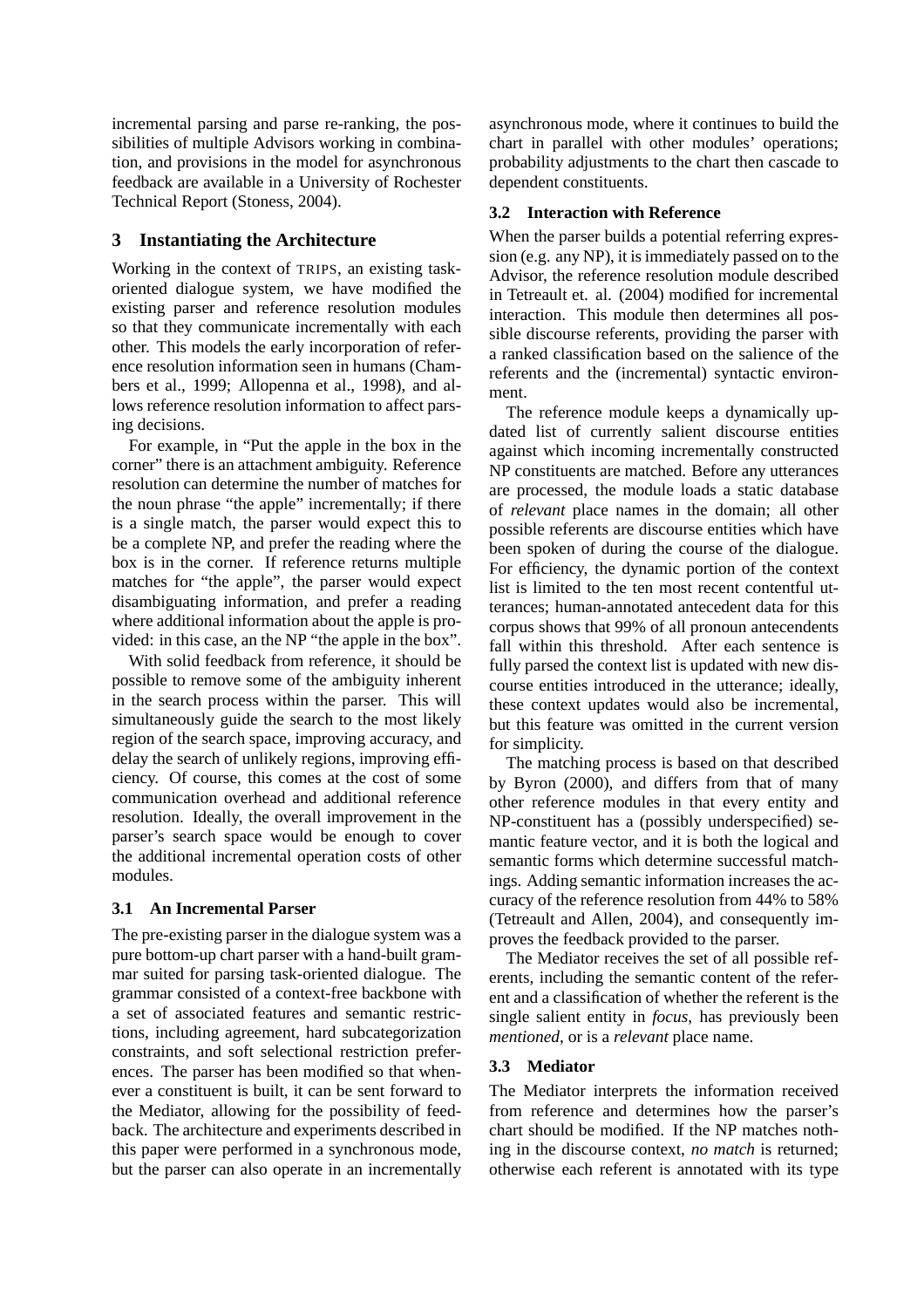and discourse distance, and this set is run through a classifier to reduce it to a single tag. The resulting tag is the reference resolution tag, or  $R$ . The NP constituents are also classified by definiteness and number, giving an NP tag N.

For each classifier, we trained a probability model which calculated  $P_r$ , the probability that a noun phrase constituent  $c$  would be in the final parse, conditioned on  $R$  and  $N$ , or

$$
P_r = p(c \text{ in final parse} | R, N).
$$

This probability was then linearly combined with the parser's constituent probability,

$$
P_p = p(c \to w_m^n),
$$

according to the equation

$$
P(c) = (1 - \lambda) \cdot P_p + \lambda \cdot P_r
$$

for various values of  $\lambda$ . Evaluation using held-out data suggested that a value of  $\lambda = 0.2$  would be optimal. This style of feedback is an example of chart subversion, as it is a direct modification of constituent probabilities by the Mediator, defining a new probability distribution.

#### **4 Experiments**

The Monroe domain (Tetreault et al., 2004; Stent, 2001) is a series of task-oriented dialogues between human participants set in a simulated rescue operation domain, where participants collaboratively plan responses to emergency calls. Dialogues were recorded, broken up into utterances, and then transcribed by hand, removing speech repairs from the parser input. These transcriptions served as input for all experiments reported below.

A probabilistic grammar was trained from supervised data, assigning PCFG probabilities for the rule expansions in the CFG backbone of the handcrafted, semantically constrained grammar. The parser was run using this grammar, but without any incremental interaction whatsoever, in order to establish baseline accuracy and efficiency numbers. The corpus consists of six task-oriented dialogues; four were used for the PCFG training, one was held out to establish appropriate parameter values, and one was selected for testing. The held-out and test dialogues contain hand-checked gold standard parses.

Under normal operation of the sequential dialogue system, the parser is run in best-first mode, providing only a single analysis to higher-level modules, and has a constituent construction limit in

|             | Base | All NPs | Def-Sing |  |
|-------------|------|---------|----------|--|
| Precision   | 94.6 | 97.2    | 96.3     |  |
| Recall      | 71.1 | 83.1    | 78.8     |  |
| F-statistic | 82.9 | 90.2    | 87.6     |  |
| Improvement | N/A  | 7.3     | 4.7      |  |
| Error Red.  | N/A  | 42.4    | 27.2     |  |
| Work Red.   | N/A  | 30.3    | 18.7     |  |
| Perfect S   | 224  | 241     | 236      |  |
| Parsed S    | 270  | 282     | 279      |  |

Table 1: Results for (a) The baseline parser without reference feedback, (b) An Oracle Advisor correctly determining status of all NPs, (c) An Oracle Advisor correctly determining status of definite singular NPs.

an attempt to simulate the demands of a real-time system. When the parser reaches the constituent limit, appropriate partial analyses are collected and forwarded to higher-level modules. These constraints were kept in place during our experiments, because they would be necessary under normal operation of the system. Thus, the inability to parse a sentence does not necessarily indicate a lack of coverage of the grammar, but rather a lack of efficiency in the parsing process.

As can be seen in Table 1, the parser achieves a 94.6% labelled bracket precision, and a 71.1% labelled bracket recall. Note that only constituents of complete parses were checked against the gold standard, to avoid any bias introduced by the partial parse evaluation metric. Of the 290 gold standard utterances in the test data, 270 could be parsed, and 224 were parsed perfectly.

#### **4.1 Oracle Evaluation**

We began with a feasibility study to determine how significant the effects of incremental advice on noun phrases could be in principle. The feedback from the reference module is designed to determine whether particular NPs are good or bad from a reference standpoint. We constructed a simple feedback oracle from supervised data which determined, for each NP, whether or not the final parse of the sentence contained an NP constituent which spanned the same input. Those NPs marked "good", which did appear in the parse, were added to the chart as new constituents. NPs marked "bad" were added to the chart with a probability of  $zero<sup>1</sup>$ . A second or-

<sup>&</sup>lt;sup>1</sup>In some sense, this style of feedback is an example of heuristic subversion, as it has the effect of keeping "good" analyses around while removing "bad" analyses from the search space. Technically, this is also chart subversion, as each hypothesis has its score multiplied by 1 or 0, depending on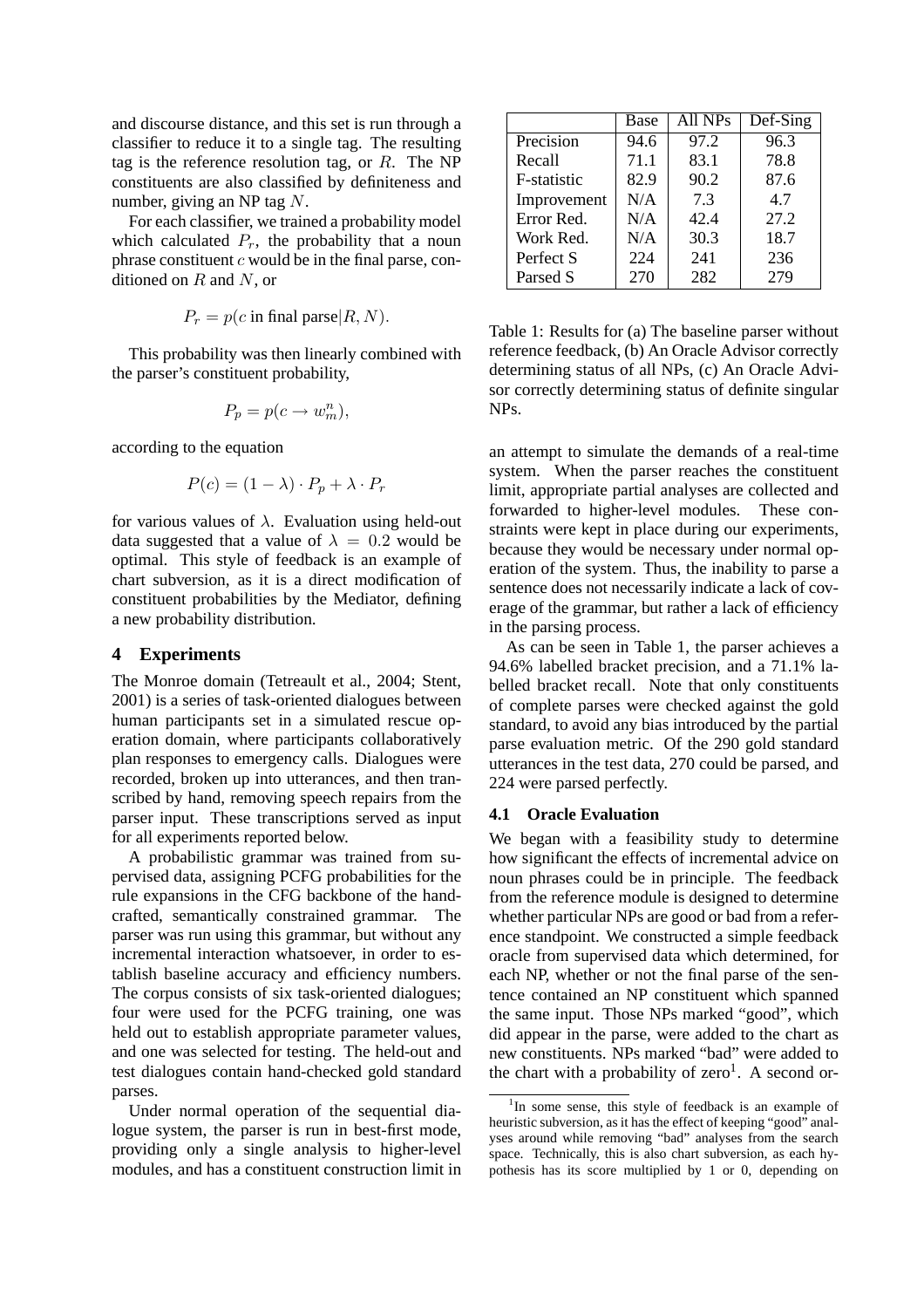acle evaluation performed this same task, but only providing feedback on definite singular NPs.

The results of both oracles are shown in Table 1. The first five rows give the precision, recall, fstatistic, the raw f-statistic improvement, and the fstatistic error reduction percentage, all determined in terms of labelled bracket accuracy. There is a marked increase in both precision and recall, with an overall error reduction of 42.4% with the full oracle and 27.2% with the definite singular oracle. Thus, in this domain over a quarter of all incorrectly labelled constituents are attributable to syntactically incorrect definite singular NPs. The number of constituents built during the parse is used as a measure of efficiency, and the work reduction is reported in the sixth row of the table, showing an efficiency improvement of 30.3% or 18.7%, depending on the oracle. The final two lines of the table show that both the number of sentences which can be parsed and the number of sentences which are perfectly parsed increase under both models.

The nature of the oracle experiment ensures some reduction in error and complexity, but the magnitude of the improvement is surprising, and certainly encouraging for the prospects of incremental reference. Definite singular NPs typically have a unique referent, providing a locus for effective feedback, and we believe that incremental interaction with an accurate reference module might approach the oracle performance.

#### **4.2 Dialogue Experiments**

For these experiments the parser interacted with the actual reference module, incorporating feedback according to the model discussed in Section 3.3. The first data column of Table 2 repeats the baseline results of the parser without reference feedback. The next two columns show statistics for a run of the parser with incremental feedback from reference, using a probability model based on a classification scheme which distinguished only whether or not the set of referent matches was empty. The second data column shows the results for the estimated interpolation parameter value of  $\lambda = 0.2$ , while the third data column shows results for the empirically determined optimal  $\lambda$  value of 0.1.

The results are encouraging, with an error reduction of 8.2% or 9.3% on the test dialogue, although the amount of work the parser performed was reduced by only 4.0% and 3.6%. A further encouraging sign is that for every exploratory  $\lambda$  value we

|                     | Base | <b>SC</b> | <b>SC</b> | CC   |
|---------------------|------|-----------|-----------|------|
| $\lambda =$         | N/A  | 0.2       | 0.1       | 0.2  |
| Precision           | 94.6 | 94.5      | 94.8      | 93.9 |
| Recall              | 71.1 | 74.1      | 74.2      | 73.9 |
| <b>F</b> -statistic | 82.9 | 84.3      | 84.5      | 83.9 |
| F-stat Imp.         | N/A  | 1.4       | 1.6       | 1.0  |
| Error Red.          | N/A  | 8.2       | 9.3       | 5.8  |
| Work Red.           | N/A  | 3.6       | 4.0       | 4.6  |
| Perfect S           | 224  | 225       | 228       | 223  |
| Parsed S            | 270  | 273       | 273       | 273  |

Table 2: Results for Discourse Experiment with Simple (SC) and Complex (CC) Classifiers

tried in either the held-out or the test data, both the accuracy and efficiency improved. Reference information also helped increase both the number of sentences that could be parsed and the number of sentences that were parsed perfectly, although the improvements were small.

The estimated value of  $\lambda = 0.2$  produced an error reduction that was approximately 20% of the oracular, which is a very good start, especially considering that this experiment used only the information of whether there was a referent match or not. The efficiency gains were more modest at just above 10% of the oracular results, although one would expect less radical efficiency improvements from this experiment, since under the linear interpolation of the experiment, even extremely dispreferred analyses may be expanded, whereas the oracle simply drops all dispreferred NPs off the beam immediately.

We performed a second experiment that made more complete use of the reference data, breaking down referent sets according to when and how often they were mentioned, whether they matched the focus, and whether they were in the set of relevant place names. We expected that this information would provide considerably better results than the simple match/no-match classification above. For example, consider a definite singular NP: if it matches a single referent, one would expect it to be in the parse with high probability, but multiple matches would indicate that the referent was not unique, and that the base noun probably requires additional discriminating information (e.g. a prepositional phrase or restrictive relative clause).

Unfortunately, as the final column of Table 2 shows, the additional information did not provide much of an advantage. The amount of work done was reduced by 4.6%, the largest of any efficiency improvement, but error reduction was only 5.8%, and the number of sentences parsed perfectly actu-

whether it is "good" or "bad". In this degenerate case of allor-nothing feedback, chart subversion and heuristic subversion are equivalent.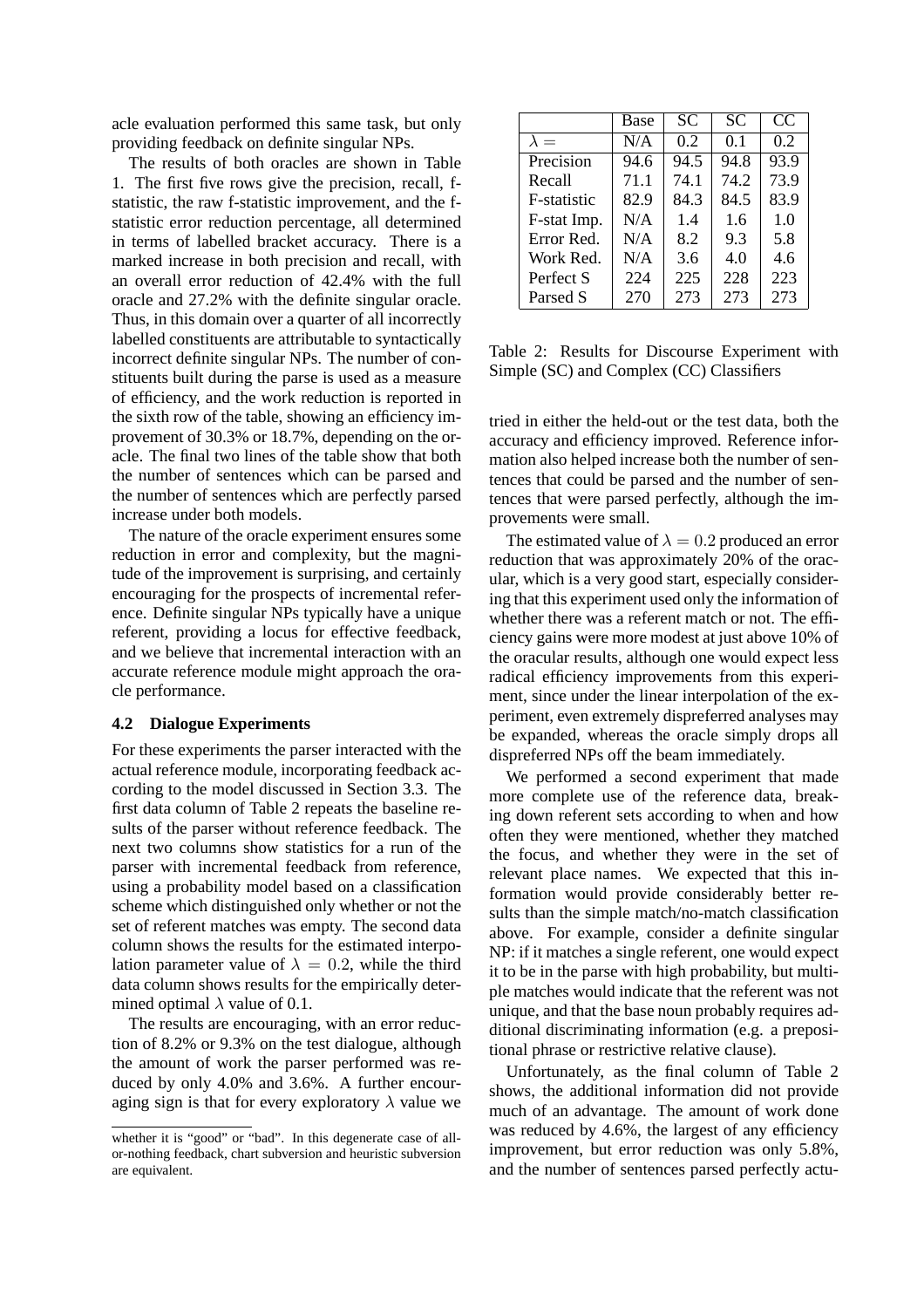ally decreased by one.

We conjecture that co-reference chains may be a significant source of confusion in the reference data. Ideally, if several entities in the discourse context all refer to the same real-world entity, they should be counted as a single match. The current reference module does construct co-referential chains, but a single error in co-reference identification will cause all future NPs to match both the chain and the misidentified item, instead of producing the single match desired.

The reference module has to rely on the parser to provide the correct context, so there is something of a bootstrapping problem at work, which indicates both a drawback and a potential of this type of incremental interaction. The positive feedback loop bodes well for the potential benefits of the incremental system, because as the incremental reference information begins to improve the performance of the parser, the context provided to the reference resolution module improves, which provides even more accurate reference information. Of course, in the early stages of such a system, this works against us; many of the reference resolution errors could be a result of the poor quality of the discourse context.

Our current efforts aim to identify and correct these and other reference resolution issues. Not only will this improve the performance of the Reference Advisor from an incremental parsing standpoint, but it should also further our understanding of reference resolution itself.

We have shown efficiency improvements in terms of the overall number of constituents constructed by the parser; however, one might ask whether this improvement in parsing speed comes at a large cost to the overall efficiency of the system. We suggest that this is in some sense the wrong question to ask, because for a real-time interactive system the primary concern is to keep up with the human interlocutor, and the incremental approach offers a far greater opportunity for parallelism between modules. In terms of time elapsed from speech to analysis, the system as a whole should benefit from the incremental architecture.

# **5 Semantic Replacement**

When the word "it" is parsed as a referential NP, it is given highly underspecified semantics. We have implemented a Mediator which, for each possible referent for "it", adds a new item to the parser's chart with the underspecified semantics of "it" instantiated to the semantics of the referent.

Consider the sentence sequence "Send the bus to the hospital", "Send it to the mall". At the point

that the NP "it" is encountered in the second sentence, it has not yet been connected to the verb, so the incremental reference resolution determines that "the bus" and "the hospital" are both possible referents. We add two new constituents to the chart: "it"[the hospital] and "it"[the bus]. They are given probabilities infinitesimally higher than the "it"[underspecified] which already exists on the chart. Thus, if either of the new versions of "it" match the semantic restrictions inherent in the rest of the parse, they will be featured in parses with a higher probability than the underspecified version. "It"[the bus] matches the mobility required of the object of "send", while "it"[the hospital] does not. This results in a parse where the semantics of "it" are instantiated early and incrementally.

This sort of capability is key for an end-to-end incremental system, because neither the reference module nor the parser is capable, by itself, of determining incrementally that the reference in question must be "the bus". If we want an end-to-end system which can interact incrementally with the user, this type of decision-making must be made in an incremental fashion.

This ability is also key in the presence of soft constraints or other Advisors which prefer one possible moveable referent to another; under incremental parsing, these constraints would have the chance to be applied during the parsing process, whereas a sequential system has no alternatives to the default, underspecified pronoun, and so cannot apply these restrictions to discriminate between referents.

Our implementation performs the semantic vetting discussed above, but we have done no largescale experiments in this area.

#### **6 Related Work**

There are instances in the literature of incremental parsers that pass forward information to higher-level modules, but none, to our knowledge, are designed as continuous understanding systems, where all levels of language analysis occur (virtually) simultaneously.

For example, there are a number of robust semantic processing systems (Pinkal et al., 2000; Rose, 2000; Worm, 1998; Zechner, 1998) which contain incremental parsers that pass on partial results immediately to the robust semantic analysis component, which begins to work on combining these sentence fragments. If the parser cannot find a parse, then the semantic analysis program has already done at least part of its work. However, none of the above systems have a feedback loop between the semantic analysis component and the incremen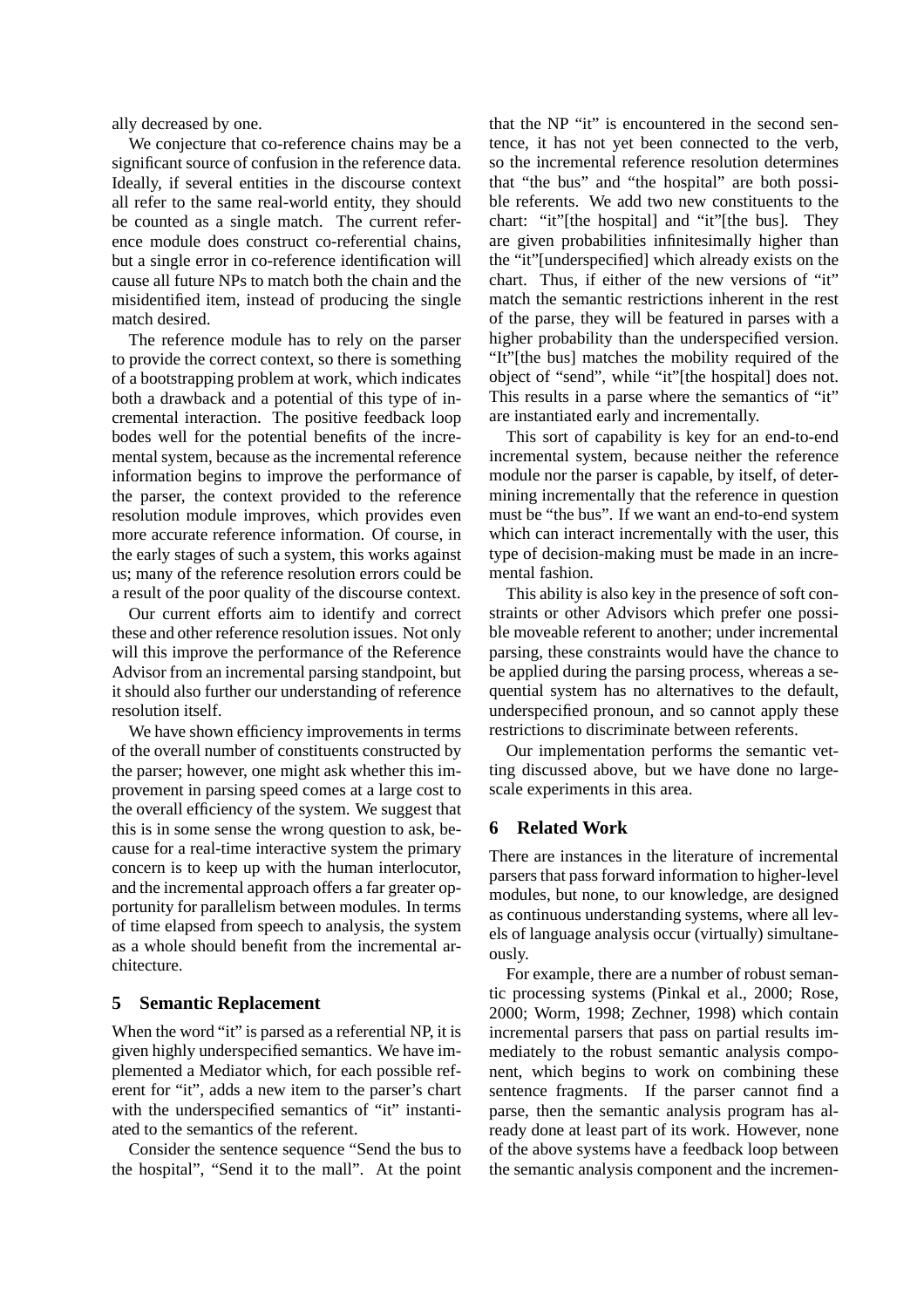tal parser. So, while all of these are in some sense examples of incremental parsing, they are not continuous understanding models.

Schuler (2002) describes a parser which builds both a syntactic tree and a denotation-based semantic analysis as it parses. The denotations of constituents in the environment are used to inform parsing decisions, much as we use the static database of place names. However, the feedback in our system is richer, based on the context provided by the preceding discourse. Furthermore, as an instantiation of the general architecture presented in Section 2, our system is more easily extensible to other forms of feedback.

# **7 Future Work**

There is a catch-22 in that the accurate reference information necessary to improve parsing accuracy is dependent on an accurate discourse context which is reliant on accurate parsing. One way to cut this Gordian Knot is to use supervised data to ensure that the discourse context in the reference module is updated with the gold standard parse of the sentence rather than the parse chosen by the parser; a context oracle, if you will.

A major undertaking necessary to advance this work is an error analysis of the reference module and of the parser's response to feedback; when does feedback lead to additional work or decreased accuracy on the part of the incremental parser, and is the feedback that leads to these errors correct from a reference standpoint?

Currently, the accuracy of the parser is couched in syntactic terms. The precision of the baseline PCFG is fairly high at 94.6%, but that could conceal semantic errors, which could be corrected with reference information. Assessing semantic accuracy is one of a number of alternative evaluation metrics that we are exploring.

We intend to gather timing data and investigate other efficiency metrics to determine to what extent the efficiency gains in the parser offset the communication overhead and the extra work performed by the reference module.

We also plan to do experiments with different feedback regimes, experimenting both with the actual reference results and with the oracle data. Further experiments with this oracle data should enable us to appropriately parameterize the linear interpolation, and indeed, to investigate whether linear interpolation itself is a productive feedback scheme, or whether an integrated probability distribution over parser and reference judgments is more effective. The latter scheme is not only more elegant, but can also be shown to produce probabilities equivalent to those assigned parses in the parse re-ranking task (Stoness, 2004).

We've shown (Stoness, 2004) that feedback which punishes constituents that are not in the final parse cannot result in reduced accuracy or efficiency; under certain restrictions, the same holds of rewarding constituents that will be in the final parse. However, it is not clear how quickly the efficiency and accuracy gains drop off as errors mount. By introducing random mistakes into the Oracle Advisor, we can artificially achieve any desired level of accuracy, which will enable us to explore the characteristics of this curve. The accuracy and efficiency response under error has drastic consequences on the types of Advisors that will be suitable under this architecture.

Finally, it is clear that finding only the discourse context referents of a noun phrase is not sufficient; intuitively, and as shown by Schuler (2002), realworld referents can also aid in the parsing task. We intend to enhance the reference resolution component of the system to identify both discourse and real-world referents.

# **8 Conclusion**

These preliminary experiments, using the coarsest grain of reference information possible, achieve a significant fraction of the oracular accuracy improvements, highlighting the potential benefits of incremental interaction between the parser and reference in a continuous understanding system.

The Oracle feedback for NPs shows that it is possible to simultaneously improve both the accuracy and efficiency of an incremental parser, providing a proof-in-principle for the general incremental processing architecture we introduced. This architecture holds great promise as a platform for instantiating the wide range of interactions necessary for true continuous understanding.

## **9 Acknowledgements**

Partial support for this project was provided by ONR grant no. N00014-01-1-1015, "Portable Dialog Interfaces" and NSF grant 0328810 "Continuous Understanding".

## **References**

- J. Allen, B. Miller, E. Ringger, and T. Sikorski. 1996. Robust understanding in a dialogue system. In *Proc. of ACL-96*, pages 62–70.
- P. D. Allopenna, J. S. Magnuson, and M. K. Tanenhaus. 1998. Tracking the time course of spoken word recognition using eye movements: ev-